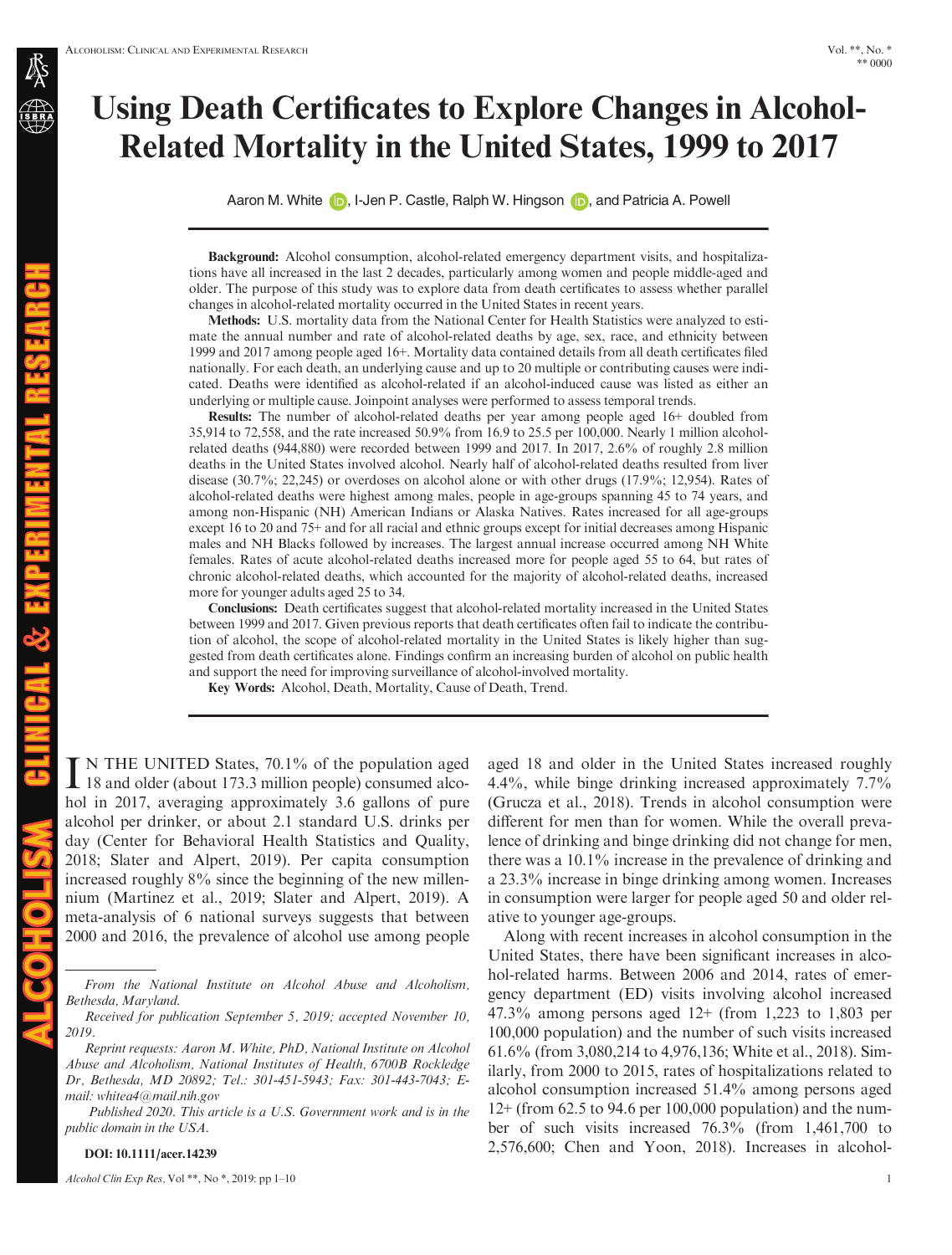related ED visits and hospitalizations were larger for females than for males and greater in older relative to younger agegroups (Chen and Yoon, 2018; White et al., 2018).

Evidence suggests that deaths related to alcohol consumption are increasing, as well. Between 2000 and 2015, the rate of deaths from alcohol-related liver cirrhosis in the United States increased 34.9% (from 4.3 to 5.8 per 100,000 population), with the number of deaths growing 73.7% (from 12,109 to 21,028; Yoon and Chen, 2018). The full magnitude of alcohol-related mortality in the United States is difficult to determine, in part because the contribution of alcohol is not always apparent at the time that a death certificate is completed. The Centers for Disease Control and Prevention (CDC) estimated the number of alcohol-related deaths between 2006 and 2010 using a combination of data obtained from death certificates and the use of alcohol-attributable fractions (AAFs), which specify the proportion of deaths from various causes that, based on previous research, likely involved alcohol. For instance, the AAFs used by the CDC indicate that alcohol likely contributes to 84% of deaths each year due to chronic pancreatitis, 34% of deaths from drownings, and 32% of deaths from falls. Using this approach, the CDC (2013) calculated that excessive alcohol consumption contributed to an average of 88,129 deaths per year between 2006 and 2010, with 49,544 deaths resulting from acute causes (e.g., car crashes, falls, and drownings) and 38,584 resulting from chronic causes (e.g., liver disease, heart conditions, and cancers). Most AAFs were derived from research published prior to the year 2000 and have not been updated to reflect current alcohol consumption data and new knowledge about the contribution of alcohol to deaths from various injuries and disease states.

Using their own strategy for generating AAFs and estimating the contribution of alcohol to mortality in the United States, the World Health Organization (WHO) Global Burden of Disease Study arrived at an estimate of 60,000 alcohol-related deaths in 2007 (range 32,000 to 89,000), increasing to 81,000 deaths in 2017 (range 39,000 to 129,000; GBD 2017 Risk Factor Collaborators, 2018). While the CDC and WHO calculations provide gross estimates of the scope of alcohol-related mortality, a deeper exploration of changes over time between males and females and by agegroups, race, and ethnicity would be helpful for understanding the public health burden of alcohol in the United States.

Death certificates have long been the primary source of data for tracking U.S. mortality (e.g., National Center for Health Statistics [NCHS], 2018a; Xu et al., 2018). Each record contains demographic information and cause-ofdeath information certified by a physician, coroner, or medical examiner. The cause-of-death information represents the medicolegal opinions on "the chain of events—diseases, injuries, or complications—that directly caused the death" and "other significant conditions contributing to death" (NCHS, 2004a, 2004b). For each state, vital statistics jurisdictions, and the NCHS, process and code the cause-of-death information in accordance with WHO regulations, the

International Classification of Diseases (tenth Revision, ICD-10, since 1999), and selection rules and modifications (Xu et al., 2018). Each death certificate lists a single code indicating an underlying cause of death and up to 20 additional codes indicating multiple causes. Alcohol can directly cause death, in which case an alcohol-induced cause is listed as the underlying cause in a death certificate, or it can contribute to a death as part of a chain of events, in which case an alcohol-induced cause is listed as a multiple, or contributing, cause. Research suggests that death certificates often fail to capture the contribution of alcohol. For instance, only about 1 in 6 drunk driving fatalities are reported as alcohol-related on death certificates (Castle et al., 2014). As such, death certificates alone underestimate the full scope of alcohol-related mortality, but they remain the primary data source available for exploring temporal trends within demographic subgroups.

The present study uses data from death certificates to examine trends in alcohol-related deaths in the United States between 1999 and 2017. We include all deaths involving alcohol as an underlying or contributing cause and examine trends by race and ethnicity, age-group, and sex. Given evidence of increases in alcohol consumption and alcohol-related harms in recent years, and larger increases in these outcomes for women and older drinkers, we anticipate that alcohol-related deaths have increased in the United States and that the increases were larger in these groups.

#### MATERIALS AND METHODS

We obtained U.S. mortality data from the NCHS (Mortality Multiple Cause Files, 2018). Data include all death certificates filed in the 50 states and the District of Columbia. To be consistent with U.S. mortality statistics (Xu et al., 2018), our analysis excluded deaths of non-U.S. residents.

A death was identified as alcohol-related if an alcohol-induced cause was listed as the underlying cause and/or as a multiple cause of death. We grouped the ICD-10 codes for alcohol-related deaths according to the latency period into acute and chronic causes (Table 1). All acute cause deaths (e.g., alcohol poisoning) involved acute alcohol consumption. However, chronic cause deaths (e.g., alcoholic liver disease) could be associated with chronic alcohol consumption with or without acute alcohol consumption. A death was assigned to both groups when both acute and chronic alcohol-related causes were reported on a death certificate, but the death would be counted once toward overall alcohol-related deaths. Our analysis focused on alcohol-related deaths at ages 16 years and older because few alcohol-related deaths occurred under the age of 16.

Two key measures of mortality are reported: number of deaths and death rate (age-specific and age-adjusted). An age-specific death rate was expressed as the number of deaths for a specific age-group in each calendar year per 100,000 estimated population of that agegroup. Population estimates were obtained from the NCHS's Bridged-Race Population online database through the CDC and Prevention's Wide-ranging Online Data for Epidemiologic Research (CDC WONDER). Age-adjusted death rates for ages 16 years and older are weighted averages of the age-specific death rates, where the weights were based on the 2000 U.S. Standard Population using 7 age-groups (16 to 24, 25 to 34, 35 to 44, 45 to 54, 55 to 64, 65 to 74, and 75+). Numbers and rates are presented for the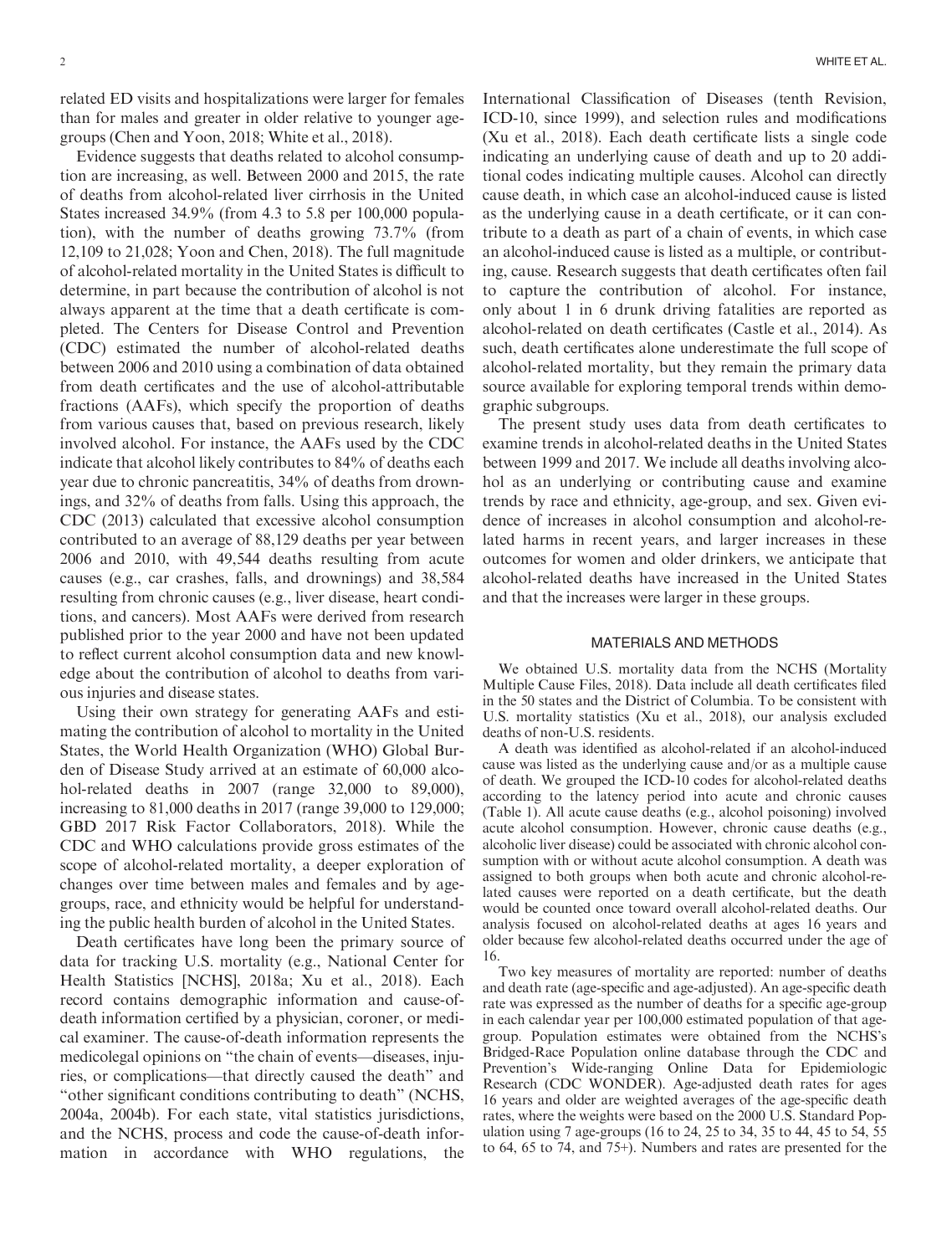Table 1. ICD-10 Codes for Alcohol-Induced Causes

|                 | ICD-               |                                                                              |  |  |  |
|-----------------|--------------------|------------------------------------------------------------------------------|--|--|--|
| Grouping        | 10                 | Term                                                                         |  |  |  |
| Acute<br>causes | F10.0 <sup>a</sup> | Mental and behavioral disorders due to use of<br>alcohol, acute intoxication |  |  |  |
|                 | R78.0              | Finding of alcohol in blood                                                  |  |  |  |
|                 | T51.0 <sup>b</sup> | Toxic effects of ethanol                                                     |  |  |  |
|                 | T51.9 <sup>b</sup> | Toxic effects of alcohol, unspecified                                        |  |  |  |
|                 | X45                | Accidental poisoning by and exposure to alcohol                              |  |  |  |
|                 | X65                | Intentional self-poisoning by and exposure to<br>alcohol                     |  |  |  |
|                 | Y <sub>15</sub>    | Poisoning by and exposure to alcohol,<br>undetermined intent                 |  |  |  |
| Chronic         | E <sub>24.4</sub>  | Alcohol-induced pseudo-Cushing's syndrome                                    |  |  |  |
| causes          | F <sub>10.1</sub>  | Mental and behavioral disorders due to use of<br>alcohol, harmful use        |  |  |  |
|                 | F <sub>10.2</sub>  | Dependence syndrome                                                          |  |  |  |
|                 | F <sub>10.3</sub>  | Withdrawal state                                                             |  |  |  |
|                 | F <sub>10.4</sub>  | Withdrawal state with delirium                                               |  |  |  |
|                 | F <sub>10.5</sub>  | Psychotic disorder                                                           |  |  |  |
|                 | F <sub>10.6</sub>  | Amnesic syndrome                                                             |  |  |  |
|                 | F <sub>10.7</sub>  | Residual and late-onset psychotic disorder                                   |  |  |  |
|                 | F <sub>10.8</sub>  | Other mental and behavioral disorders                                        |  |  |  |
|                 | F <sub>10.9</sub>  | Unspecified mental and behavioral disorder                                   |  |  |  |
|                 | G31.2              | Degeneration of nervous system due to alcohol                                |  |  |  |
|                 | G62.1              | Alcoholic polyneuropathy                                                     |  |  |  |
|                 | G72.1              | Alcoholic myopathy                                                           |  |  |  |
|                 | 142.6              | Alcoholic cardiomyopathy                                                     |  |  |  |
|                 | K29.2              | Alcoholic gastritis                                                          |  |  |  |
|                 | K70.0              | Alcoholic fatty liver                                                        |  |  |  |
|                 | K70.1              | Alcoholic hepatitis                                                          |  |  |  |
|                 | K70.2              | Alcoholic fibrosis and sclerosis of liver                                    |  |  |  |
|                 | K70.3              | Alcoholic cirrhosis of liver                                                 |  |  |  |
|                 | K70.4              | Alcoholic hepatic failure                                                    |  |  |  |
|                 | K70.9              | Alcoholic liver disease, unspecified                                         |  |  |  |
|                 | K85.2              | Alcohol-induced acute pancreatitis                                           |  |  |  |
|                 | K86.0              | Alcohol-induced chronic pancreatitis                                         |  |  |  |

<sup>a</sup>The code was valid and used in 1999 to 2006.

<sup>b</sup>The codes were used for multiple cause of death only.

population aged 16 and older and by sex, age-group (16 to 20, 21 to 24, 25 to 34, 35 to 44, 45 to 54, 55 to 64, 65 to 74, and 75+), and race/ethnicity (non-Hispanic [NH] White, NH Black, NH American Indian or Alaska Native [AIAN], NH Asian or Pacific Islander [API], and Hispanic). Deaths with missing information on race or ethnicity (about 0.3% on average) were excluded from analyses when stratified by race/ethnicity. Standard errors of death rates were calculated to reflect random variations based on the assumption that death counts have Poisson distributions (Xu et al., 2018). Rates are considered unreliable if they are based on fewer than 20 deaths, and a period is shown in place of rates.

We used the National Cancer Institute Joinpoint Trend Analysis Software (Desktop version 4.6.0.0; [https://surveillance.cancer.gov/](https://surveillance.cancer.gov/joinpoint/) [joinpoint/\)](https://surveillance.cancer.gov/joinpoint/) to examine temporal trends and identify an apparent change (i.e., inflection point, aka joinpoint) in trends in age-specific and age-adjusted death rates from 1999 to 2017. The software used the grid search method and permutation tests to fit the simplest model of joined line segments to the natural log of rates, weighted by the square of the rate divided by the square of the standard error at each year. We set the grid search method to allow for a minimum of 4 data points between 2 joinpoints as well as from a joinpoint to either end of the data, and to allow for a maximum of 2 joinpoints and 3 line segments. The significance level was set at 0.05 for all 2 sided tests. The slope of each line segment was used to estimate an annual percent change (APC) in rates. In the presence of multiple line segments, a summary measure, average APC (AAPC), was

calculated as the average of the APCs over the whole period weighted by the length of the APC interval. In the case of single line segments, AAPC was identical to APC. Death rates were considered to increase over a specific time period if the  $APC > 0$  and pvalue  $< 0.05$ , to decrease if the APC  $< 0$  and p-value  $< 0.05$ , and to have no significant change if  $p$ -value  $> 0.05$ . Observed differences in AAPCs between females and males noted in the results below were based on nonoverlapping 95% confidence intervals. Trend analysis was not conducted if 1 or more of the annual death rates were unreliable.

To further understand which disease or injury led directly to alcohol-related deaths and whether it changed over time, we compared the distributions of underlying causes of alcohol-related deaths from 1999 and 2017. Underlying causes of deaths were divided into 15 categories: alcohol overdose; mental and behavioral disorders due to alcohol use; alcoholic liver diseases; other alcohol-induced causes; drug overdose; other drug-induced causes; motor vehicle traffic injuries; other unintentional injuries; intentional self-harm (suicide); assault (homicide) and other injuries; diseases of heart; other chronic hepatitis, liver fibrosis, and cirrhosis; malignant neoplasms; chronic lower respiratory diseases; and others. ICD-10 codes for each category are provided in Table S1.

In addition to the Joinpoint Trend Analysis Software, we used SAS 9.4 (TS Level 1M3) for data processing, analysis, and visualization.

## RESULTS

The total number of alcohol-related deaths for ages 16+ doubled from 35,914 in 1999 to 72,558 in 2017 (Table S2). Correspondingly, the overall age-adjusted death rates increased 50.9% from 16.9 to 25.5 per 100,000 (Table S3). Alcohol-related deaths accounted for 1.5% of roughly 2.4 million deaths among all decedents 16+ in 1999 and 2.6% of 2.8 million deaths in 2017. Nearly 1 million (944,880) alcohol-related deaths were recorded across the study period.

Males accounted for the majority (76.4%) of alcohol-related deaths over the years (721,587 deaths for males; 223,293 deaths for females). However, a greater increase was observed for females (135.8% in numbers and 85.3% in ageadjusted rates) than for males (92.9% in numbers and 38.7% in rates). The rate of increase in death rates accelerated around 2010 for females (APCs: 2.1% per year during 1999 to 2010 and 5.2% per year during 2010 to 2017) and around 2011 for males (APCs: 0.7% per year during 1999 to 2011 and 4.2% per year during 2011 to 2017; Fig. 1A and Table S4). The larger increase for females caused the ratio of the number of male/female alcohol-related deaths to decrease from 3.7:1 in 1999 to 3.0:1 in 2017, and the ratio of the rate of male/female deaths to decrease from 4.2:1 in 1999 to 3.1:1 in 2017.

Among females, the age-specific rate of alcohol-related deaths in 1999 was highest for ages 65 to 74 followed by ages 55 to 64, but in 2017, the rate was highest for ages 55 to 64 followed by ages 45 to 54 (Table S3). Death rates increased across all age-groups except for ages 16 to 20 and 75+ (Fig. 1A and Table S4). Acceleration in rate increases was observed for ages 55 to 64. On average, the largest annual increase from 1999 to 2017 was in ages 25 to 34 (AAPC: 5.9%; Fig. 3 and Table S4).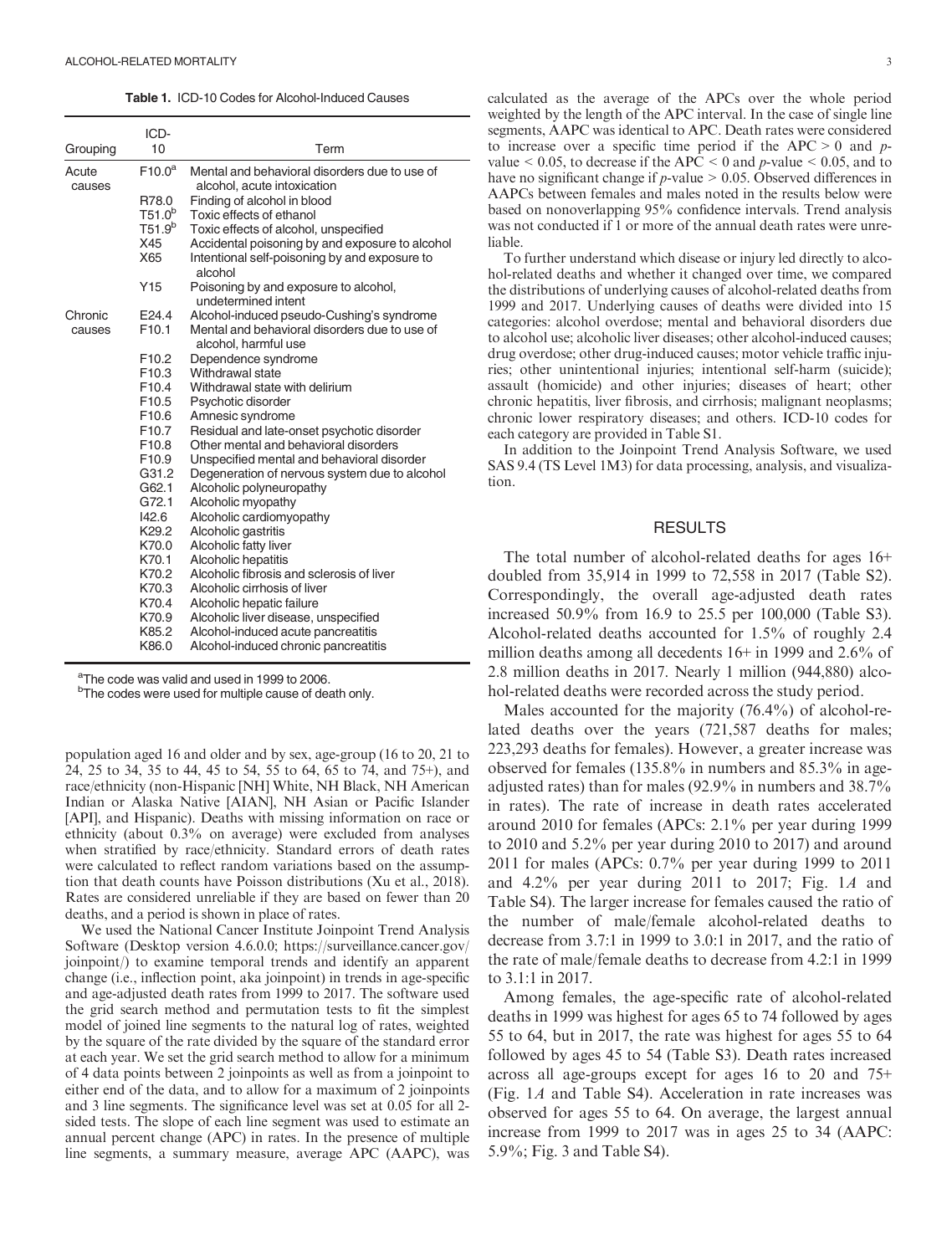

Fig. 1. Age-adjusted (for ages 16+) and age-specific death rates by sex for (A) all alcohol-induced causes, (B) acute causes, and (C) chronic causes, fitted with joinpoint log-linear regression: United States, 1999 to 2017. Rate is shown on a natural log scale to depict a relative change over time (i.e., APC). Trend analysis was not conducted for (C) females aged 16 to 20 and 21 to 24 because 1 or more death rates were unreliable. See Table S3 for rates and Table S4 for estimates of APC for each segment and AAPC.

Among males, the age-specific rate of alcohol-related deaths in 1999 was highest for ages 65 to 74 followed by ages 55 to 64, but in 2017, the rate was highest for ages 55 to 64 followed by ages 65 to 74 (Table S3). Acceleration in rate increases was observed for ages 25 to 34 and 55 to 64 (Fig. 1A and Table S4). Death rates declined for a period of time and then increased for ages 35 to 44, 65 to 74, and 75+. There was no overall change for males 16 to 20, but there was a significant decline by 8.8% per year between 2007 and 2013 followed by a plateau. The largest annual increase was in ages 25 to 34 (AAPC: 4.1%; Fig. 3 and Table S4).

Across racial and ethnic groups, NH AIAN had the highest alcohol-related death rates (females: 63.4 and males: 141.2 per 100,000 in 2017) and NH API had the lowest (females: 1.7 and males: 9.7 per 100,000 in 2017; Fig. 2A and Table S3). A steady increase over time was seen in NH AIAN females and NH API (Table S4). Rates increased and accelerated for NH Whites and NH AIAN males. Rates for Hispanic females were stable from 1999 to 2011 and then increased from 2011 to 2017. Rates declined for a period of time and then increased from 2012/2013 to 2017 for Hispanic males and NH Blacks. On average, the largest annual increase from 1999 to 2017 was in NH White females (AAPC: 4.4%), among whom rates increased across all age-groups.

Chronic causes were reported for the majority of alcohol-related deaths (86.5%, 31,075 of 35,914 in 1999; and 86.3%, 62,636 of 72,558 in 2017), so the trend patterns for rates of chronic cause deaths were generally similar to the trend patterns in rates of all alcohol-related deaths (Figs 1 and 2). As with all alcohol-related deaths, the largest increase in chronic cause deaths occurred in the agegroup 25 to 34 (female AAPC: 6.5% and male AAPC: 5.1%; Fig. 3; Table S4).

Acute causes were listed in 14.6% of all alcohol-related deaths (5,258 of 35,914) in 1999 and 21.5% (15,596 of 72,558) in 2017. For age-groups 16 to 20 and 21 to 24, acute causes accounted for 88.2 and 82.8%, respectively, in 2017 (Fig. 1; Table S2). Rates increased over time for nearly all demographic subgroups except for males aged 16 to 20 and 75+ (Figs 1–3; Table S4). It is worth noting a sharp increase in acute cause death rates among NH Blacks in recent years (female APC: 15.1% during 2012 to 2017, and male APC: 13.9% during 2011 to 2017; Fig. 2B; Table S4). The largest annual increase in deaths related to acute causes was in ages 55 to 64 (female AAPC: 9.2% and male AAPC: 8.2%; Fig. 3; Table S4).

In 2017, nearly half of alcohol-related deaths resulted from liver disease (30.7%; 22,245) or overdoses on alcohol alone or with other drugs (17.9%; 12,954) (Table 2). Differences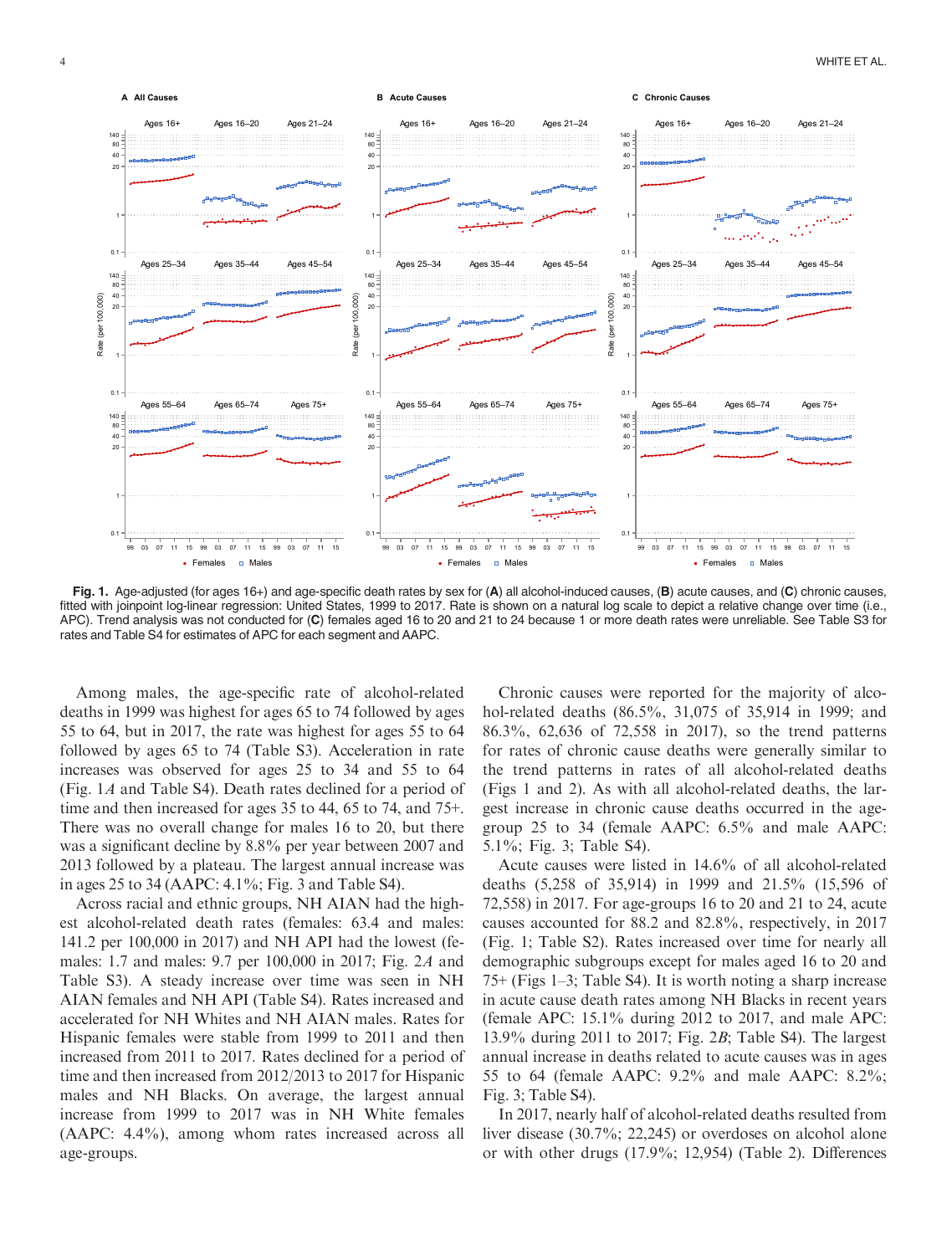

Fig. 2. Age-adjusted death rates by sex and race/ethnicity for (A) all alcohol-induced causes, (B) acute causes, and (C) chronic causes, fitted with join-<br>-point log-linear regression: United States, 1999 to 2017. Rate is ysis was not conducted for (B) NH API because 8 death rates were unreliable. See Table S3 for rates and Table S4 for estimates of APC for each segment and AAPC. AIAN, American Indians or Alaska Natives; API, Asians or Pacific Islanders; B, Blacks; H, Hispanics; NH, non-Hispanic; W, Whites.



Fig. 3. Estimated AAPC in age-adjusted or age-specific death rates by sex and age-group or race/ethnicity for (A) all alcohol-induced causes, (B) acute causes, and (C) chronic causes: United States, 1999 to 2017. Error bars represent 95% confidence intervals. Trend analysis was not conducted for acute causes in female NH API and for chronic causes in females aged 16 to 20 and 21 to 24 because 1 or more death rates were unreliable in these subgroups. See Table S4 for estimates.

over time in the distribution of underlying causes of alcoholrelated deaths between 1999 and 2017 were mainly driven by a large increase in the proportion of such deaths involving drug overdoses (4.3 to 14.6%) and a decline in the proportion involving motor vehicle traffic injuries (3.7 to 1.7%; Tables 2 and S5).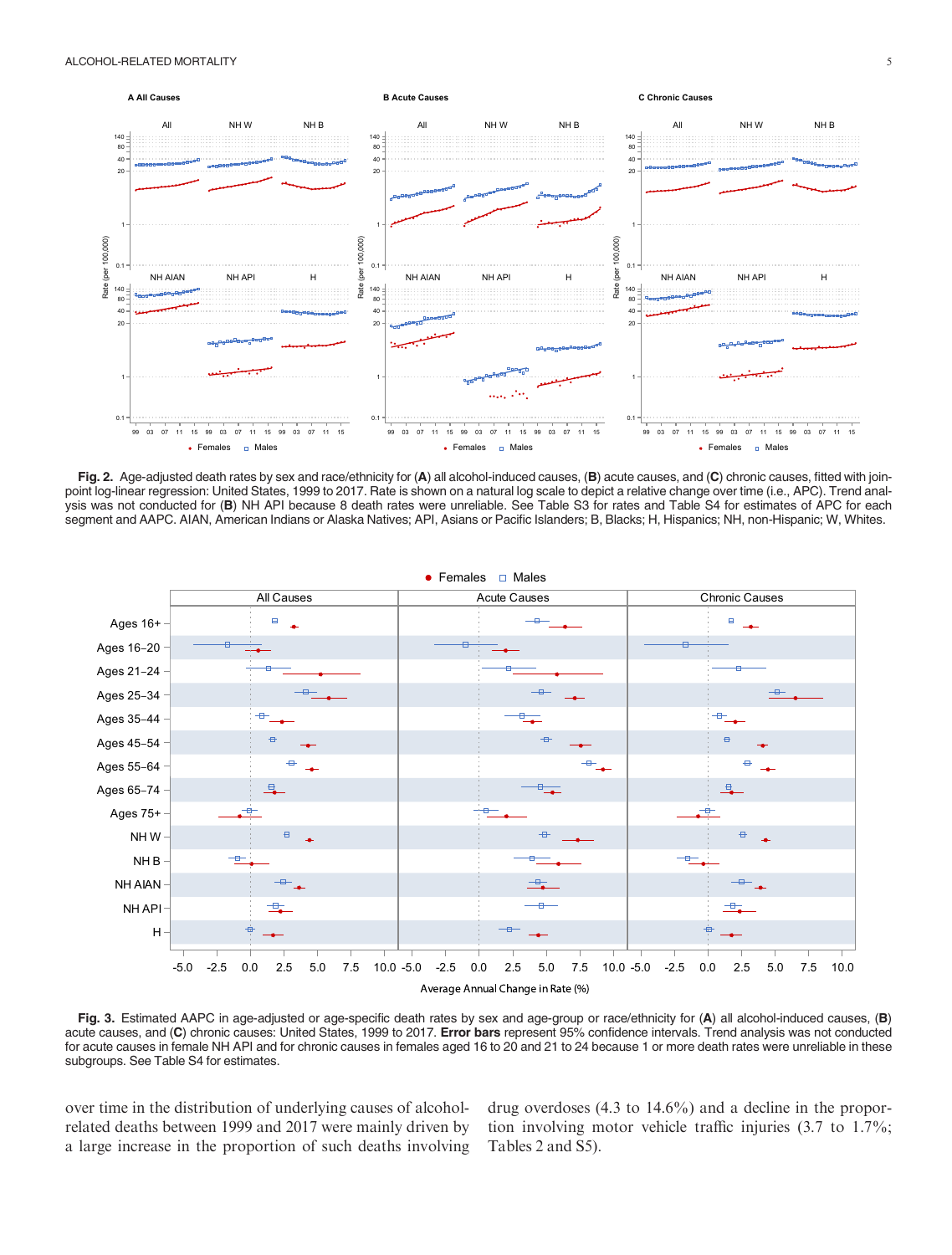# **DISCUSSION**

The number of death certificates indicating alcohol involvement in mortality in the United States doubled between 1999 and 2017, and the rate increased by roughly half. More males than females died of alcohol-related causes each year, but the increase over time was larger for women than for men. This is consistent with recent reports of larger increases in the prevalence of alcohol consumption, binge drinking, ED visits, and hospitalizations for women (Chen and Yoon, 2018; Grucza et al., 2018; White et al., 2018). Increases in alcohol use and related harms among women are concerning given growing evidence that women are at greater risk than men at comparable levels of alcohol exposure for alcohol-related cardiovascular diseases, certain cancers, alcohol-related liver disease, and acute liver failure due to excessive drinking (Guy and Peters, 2013; Nolen-Hoeksema, 2004; Szabo, 2018). Because women reach higher blood alcohol levels than men of comparable weights after consuming the same amount of alcohol, their body tissues are exposed to more alcohol and acetaldehyde, a toxic metabolite of alcohol, after each drink (Gochfeld, 2017).

Recent studies suggest that alcohol use is increasing more among middle-aged and older adults than among younger drinkers. Results of a meta-analysis of 6 national surveys suggest that the biggest increases in the prevalence of alcohol use and binge drinking between 2000 and 2016 occurred among people 50+ (Grucza et al., 2018). Alcohol-related ED visits increased more for adults aged 55 to 64 than those in other age-groups between 2006 and 2014 (White et al., 2018). Similarly, increases in alcohol-related hospitalizations between 2000 and 2015 were larger for people aged 45 to 64 and 65+ (Chen and Yoon, 2018). Larger increases in excessive alcohol consumption and alcohol-related medical events among middle-aged and older adults led us to expect that

Table 2. Underlying Cause of Alcohol-Related Deaths (Ages 16+): United States, 1999 and 2017

|                                                             | 1999   |       | 2017   |       |
|-------------------------------------------------------------|--------|-------|--------|-------|
| Underlying cause                                            | Number | $\%$  | Number | ℅     |
| Total                                                       | 35,914 | 100.0 | 72,558 | 100.0 |
| Alcohol overdose                                            | 929    | 2.6   | 2,358  | 3.2   |
| Alcohol mental and behavioral<br>disorders                  | 5,560  | 15.5  | 10,060 | 13.9  |
| Alcoholic liver diseases                                    | 11,947 | 33.3  | 22,245 | 30.7  |
| Other alcohol-induced causes                                | 989    | 2.8   | 1,149  | 1.6   |
| Drug overdose                                               | 1,557  | 4.3   | 10,596 | 14.6  |
| Other drug-induced causes                                   | 209    | 0.6   | 162    | 0.2   |
| Motor vehicle traffic injuries                              | 1,335  | 3.7   | 1,238  | 1.7   |
| Other unintentional injuries                                | 1,707  | 4.8   | 3,149  | 4.3   |
| Intentional self-harm (suicide)                             | 589    | 1.6   | 1.026  | 1.4   |
| Assault (homicide) and other injuries                       | 268    | 0.7   | 315    | 0.4   |
| Diseases of heart                                           | 3,864  | 10.8  | 8,027  | 11.1  |
| Other chronic hepatitis and liver<br>fibrosis and cirrhosis | 78     | 0.2   | 35     | 0.0   |
| Malignant neoplasms                                         | 1,659  | 4.6   | 3,117  | 4.3   |
| Chronic lower respiratory diseases                          | 837    | 2.3   | 1,552  | 2.1   |
| Others                                                      | 4,386  | 12.2  | 7,529  | 10.4  |

increases in alcohol-related mortality might be larger in these groups, as well. This was the case for deaths related to acute consumption, but deaths related to chronic consumption, which accounted for the majority of alcohol-related deaths each year, increased more for younger adults aged 25-34. While not anticipated, a faster increase in deaths in the younger age-group is consistent with a previous report suggesting that cirrhosis deaths increased faster for people aged 25-34 than for other age-groups between 2000 and 2015 (Yoon and Chen, 2018). Despite the faster increase in alcohol-related deaths among younger adults, it should be noted that overall rates of alcohol-related deaths remain more than 4 times higher among middle-aged and older adults aged 45 to 74 than among those aged 25 to 34.

The consistently high rates of alcohol-related deaths among middle-aged and older drinkers are concerning given the increasing size of the aging population. The number of people aged 65 and older in the United States is expected to nearly double from 51 million in 2017 to 95 million by 2060. By 2034, there will be more people in the United States over the age of 65 than under 65 for the first time (U.S. Census Bureau, 2018). Even if rates of alcohol consumption and alcohol-related harms stay the same, the number of alcoholrelated healthcare visits and fatalities could increase substantially, thereby increasing the overall burden of alcohol on public health. Despite the fact that the majority of adults aged 50 and older see a healthcare provider at least once each year (NCHS, 2018b), few are asked about their alcohol use. Only about 1 in 4 people aged 50 to 64 and 1 in 5 people aged 65 and older report being asked how often or how much they drink (SAMHSA, 2019). Discussions with patients about alcohol are important given that roughly 4 of 5 drinkers aged 65 and older are prescribed medications that could interact negatively with alcohol (Breslow et al., 2017; Holton et al., 2017). An increase in rates of ED visits for alcohol-medication interactions was observed among women aged 55 and older between 2005 and 2011 (Castle et al., 2016).

Falls are the leading cause of injuries among adults aged 65+ (Burns and Kakara, 2018). Alcohol impairs balance on its own (Wu et al., 2017) and is a known risk factor for fatal and nonfatal fall injuries (Chen and Yoon, 2017; Hingson and Howland, 1987). Alcohol also exacerbates the impairments in balance and coordination caused by sedative-hypnotics and other medications (de Jong et al., 2013; van Steveninck et al., 1996). Because alcohol impairs balance and coordination more in older than younger drinkers, alcohol either alone or in combination with other substances could contribute to falls at lower doses as people age (Vogel-Sprott and Barrett, 1984). The CDC estimates that alcohol contributes to 32% of all fatalities from falls in the United States (CDC, 2013). According to death certificates, there were 31,190 fatalities from falls among people aged 65 and older in 2017. Only 566, or about 1.8%, list alcohol as a contributing factor (CDC, 2018). It certainly appears that death certificates do not capture the full extent of the contribution of alcohol to fatalities from falls.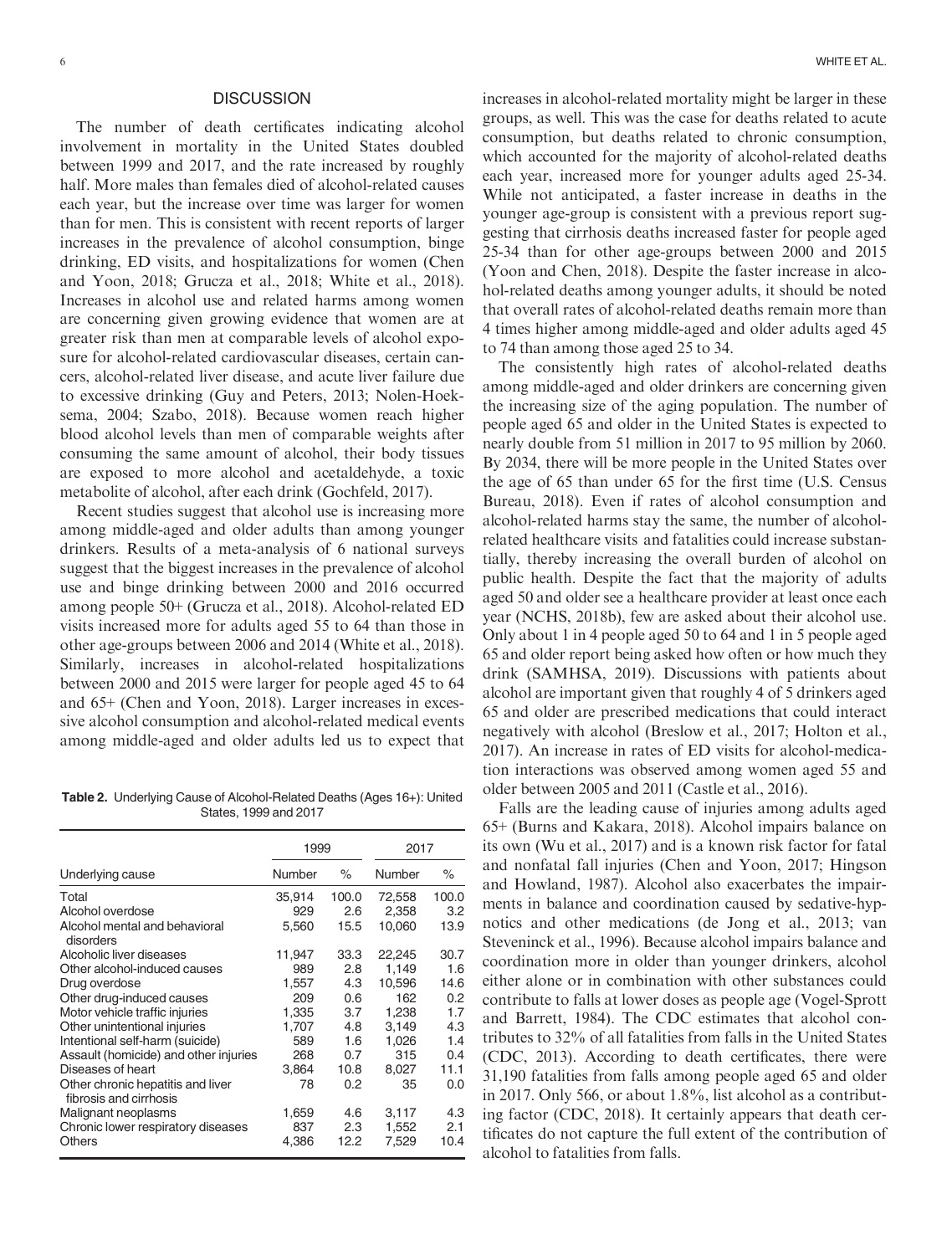Nearly 9 of 10 alcohol-related deaths among people aged 16 to 20 involved acute alcohol consumption. The rate of such deaths increased for females across the study period but did not change significantly for males. A narrowing gender gap in alcohol-related deaths in this age-group is consistent with narrowing gaps in alcohol use among adolescent males and females. For instance, in 1999, 55.3% of males and 46.8% of females in twelfth grade consumed alcohol each month. The prevalence decreased to 34.1% for males and 32.3% for females in 2017, a bigger decline for males. Similarly, self-reported past-month drunkenness among twelfth graders declined more for males (from 37.9 to 20.4%) than females (27.7 to 18.1%) during that time period (Johnston et al., 2019). Reasons for an increase in acute alcohol-related deaths among 16- to 20-year-old females at a time when alcohol use is declining in this group are unclear. However, because the number of deaths each year is quite small compared to the number of people in this age range who consume alcohol, it is easy to imagine how there could be a disconnect in the trends. There were 59 acute alcohol-related deaths in 2017 for females and 172 for males. Roughly 4.1 million people aged 16 to 20 engaged in binge drinking (4+ drinks for females, 5+ drinks for males) in a typical month that year (CBHSQ, 2018). The increase in deaths would not require a population-level shift in drinking patterns.

Alcohol-related deaths increased among NH Whites aged 25 and older, and the rate of increase accelerated toward the end of the study period. An increase in alcohol-related mortality is consistent with a general increase in mortality among NH Whites aged 25 to 64 during a similar time period (Woolf et al., 2018). As with alcohol-related deaths, total mortality among NH Whites increased more for women than for men, leading to a narrowing gender gap in life expectancy (Elo et al., 2019). Increased mortality among NH Whites in midlife has been attributed in part to drug overdoses, alcohol-related liver disease, and suicides (Case and Deaton, 2015; Ma et al., 2015; Woolf et al., 2018). Case and Deaton (2015) referred to these deaths as "deaths of despair" because they appear to be related to declining quality of life, including reduced physical and mental health, increases in chronic pain, financial difficulties, and serious mental illness. Alcohol plays a prominent role in deaths of despair, contributing to an estimated 15% of all drug overdoses (Warner et al., 2016), 26% of suicides (Ertl et al., 2019), and 50% of deaths from liver diseases (Yoon and Chen, 2018). Deaths of despair are particularly prominent among NH Whites aged 45- 54 with less than a high school education who live in geographic areas hit by economic decline (Case and Deaton, 2017; Shanahan et al., 2019). However, recent reports suggest that measures of despair (e.g., depressive symptoms and suicidal ideation) and deaths due to a wide variety of causes, including those related to despair, are increasing among people in midlife across racial and ethnic groups (Gaydosh et al., 2019; Woolf et al., 2018).

In contrast to overall increases in alcohol-related mortality for NH White males and females, there were initial declines in alcohol-related mortality early in the study period followed by increases for NH Black males and females and Hispanic males. This is consistent with changes in all-cause mortality among NH Blacks and Hispanics, which decreased from 1999 to 2009 before leveling off around 2010 to 2011 and then increasing (Woolf et al., 2018). The trends also are consistent with declines in cirrhosis deaths among NH Black men and women between 1999 and 2008 and Hispanic men and women between 1999 and 2007 followed by increases (Tapper and Parikh, 2018). Drug overdoses, which played a prominent role in the increased mortality among NH Whites between 1999 and 2017, only recently began to increase for Hispanics and NH Blacks (Alexander et al., 2018; Woolf et al., 2018). Evidence suggests that alcohol consumption and binge drinking are increasing more among NH Blacks and Hispanics than among NH Whites (Grucza et al., 2018). Whether these increases in consumption will contribute to a further escalation in alcohol-related deaths in these groups is unknown.

In 2017, death certificates captured 10,596 deaths due to overdoses on a combination of alcohol and other drugs and another 2,358 deaths from overdoses on alcohol alone. Alcohol causes respiratory depression on its own, and the risk of acute respiratory failure increases when alcohol is combined with other drugs that suppress respiration, such as opioids and benzodiazepines (Kircher et al., 1985; Krumpe et al., 1984; Ren et al., 2012). Alcohol plays a prominent role in overdoses on other drugs, contributing to roughly 21% of deaths involving heroin, 17% of deaths involving hydrocodone, and 22% of deaths involving diazepam (Warner et al., 2016). A recent study highlights the dangers of combining alcohol with opioids. A dose of 20 mg of oxycodone given to healthy subjects reduced ventilation by 28%. Giving subjects enough alcohol IV to produce a BAC of 0.10% reduced ventilation by another 19% and caused an increase in apneic events. A synergistic effect between opioids and alcohol on ventilation was especially pronounced in a group of older subjects aged 66 to 77 compared to subjects aged 21 to 28 (van der Schrier et al., 2017). The fact that a moderately intoxicating dose of alcohol significantly increased the respiratory depression produced by a medicinal dose of oxycodone suggests that any alcohol consumption could contribute to fatal overdoses involving opioids. The CDC recently created the State Unintentional Drug Overdose Reporting System to provide comprehensive data on fatal drug overdoses and associated risk factors (O'Donnell et al., 2017). This surveillance system should greatly advance our understanding of the role of alcohol in fatal drug overdoses by collecting data on decedents' BACs from toxicology reports and information on the concurrent use of alcohol and drugs from death scene investigations.

# Limitations

For the present study, we utilized data contained in death certificates to examine trends in alcohol-related mortality.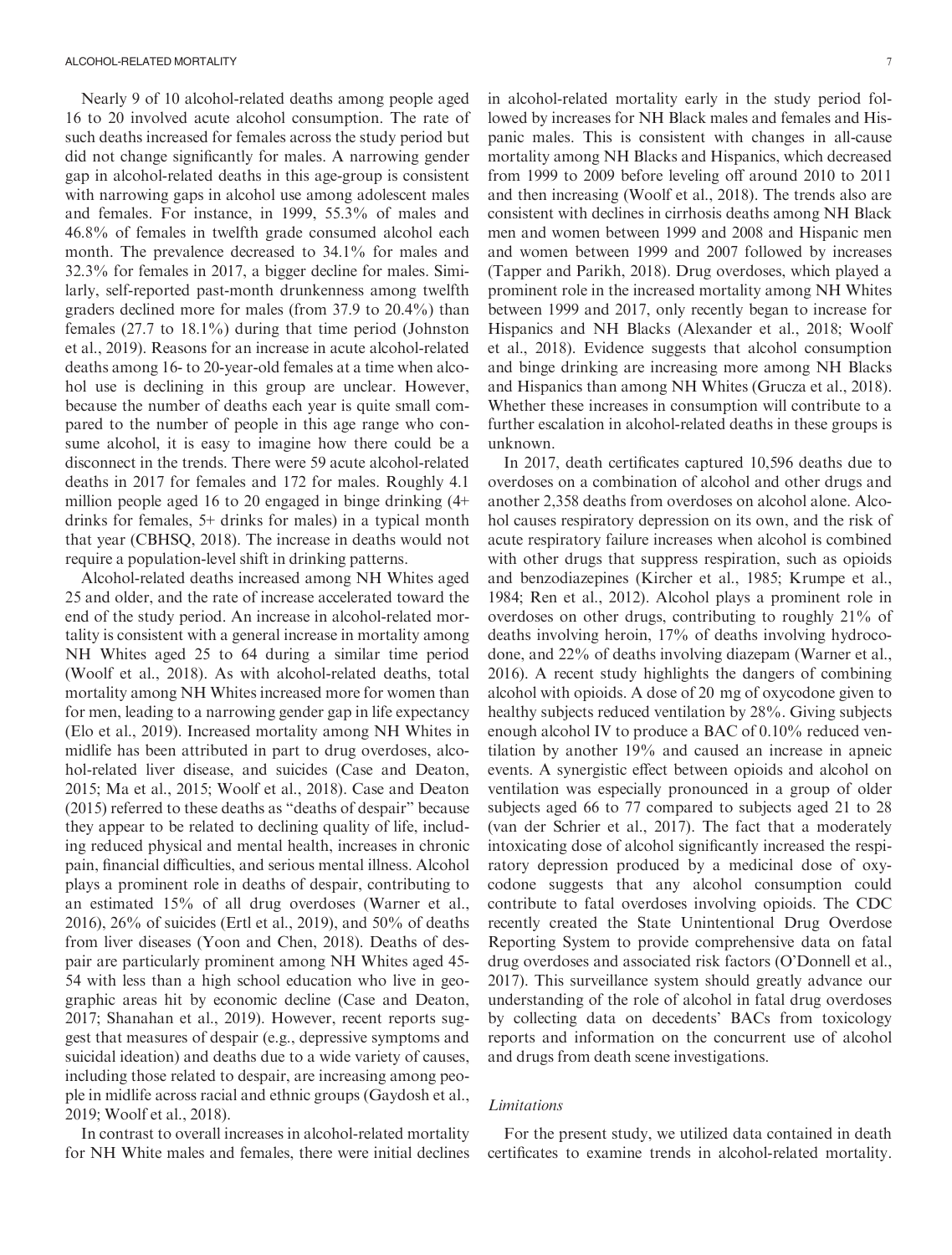While physicians, medical examiners, and coroners completing death certificates are encouraged to list alcohol if they have reason to believe it contributed (NCHS, 2003), evidence suggests that alcohol commonly is omitted from death certificates. Studies spanning several decades have documented the underreporting of alcohol involvement on death certificates (Hanzlick, 1988; Kircher et al., 1985; Nashold and Naor, 1981; Nelson et al., 1993; Petersson et al., 1982; Pollock et al., 1987; Romelsjö et al., 1993). Nearly 40 years ago, Nashold and Naor (1981) examined death certificates and available medical records to assess the extent to which death certificates captured the involvement of alcohol in traffic fatalities in Wisconsin across a 3-year period between 1975 and 1977. The authors concluded, "Clearly, the impact of alcohol as a cause of death is grossly underestimated as far as motor vehicle drivers and pedestrians are concerned. Out of every ten such fatalities in which relevant evidence of alcohol involvement was documented, the death certificate mentioned this fact for only one." It appears that underreporting of alcohol involvement in traffic fatalities has not improved in the years since. A recent study comparing data from death certificates to data in the Fatality Analysis Reporting System (FARS), a national database maintained by the National Highway Traffic Safety Administration that contains details of deaths from all fatal motor vehicle traffic crashes across the United States, estimated that death certificates captured only about 18% of driver deaths and 16% of all crash deaths in which the decedent had a BAC  $\geq 0.08\%$  (Castle et al., 2014). An updated analysis showed that the reporting practice has not been improved since the publication of the study (data not shown).

The large discrepancy between the number of death certificates noting alcohol involvement in fatal crashes and the number noted in the FARS database is a strong indication of the need to improve our surveillance of alcohol-related mortality. Similar underreporting might occur with deaths from other alcohol-related injuries and chronic ailments. As mentioned previously, alcohol was listed as a contributing factor in only 1.8% of death certificates for fatalities from falls among people aged 65+ in 2017 even though the CDC estimates 32% of fatalities from falls in the United States probably involve alcohol (CDC, 2013, 2018). If the CDC is correct, nearly 9,500 additional people aged 65+ died from alcohol-related falls than suggested by death certificates in 2017. In general, it seems reasonable to expect that the overall magnitude of alcohol-related deaths in the United States is far greater than the number reflected in death certificates alone. Hopefully, greater awareness of the roles that alcohol plays in mortality and the extent to which the contribution of alcohol to deaths is underreported will contribute to better recording practices.

# **CONCLUSIONS**

Using death certificates to examine patterns in alcoholrelated mortality between 1999 and 2017, we found the number of alcohol-related deaths doubled and the age-adjusted death rate increased by half. Rates were highest for males and females in the age range 45–74. Deaths related to acute alcohol consumption increased more for people 55–64, but deaths related to chronic alcohol use increased most for people aged 25–34. Women experienced a larger increase in alcohol-related deaths than men. Across racial and ethnic groups, the biggest increases in rates occurred among NH Whites and there were initial declines followed by increases for Hispanic males and NH Black males and females. By the end of the study period, rates were increasing for all racial and ethnic groups. Given evidence that death certificates often do not reflect the contribution of alcohol, the magnitude of alcohol-related mortality in the United States is likely much higher than suggested from death certificates alone.

# CONFLICT OF INTEREST

None.

## **DISCLAIMERS**

The views and opinions expressed in this report are those of the authors and should not be construed to represent the views of the Federal government.

### **REFERENCES**

- 1990–2017 Bridged-Race Population [database online]. Compiled from 1990–1999 bridged-race intercensal population estimates (released by NCHS on 7/26/2004); revised bridged-race 2000–2009 intercensal population estimates (released by NCHS on 10/26/2012); and bridged-race Vintage 2017 (2010–2017) postcensal population estimates (released by NCHS on 6/26/2018). NCHS, Hyattsville, MD. Available at [http://wonde](http://wonder.cdc.gov/bridged-race-v2017.html) [r.cdc.gov/bridged-race-v2017.html.](http://wonder.cdc.gov/bridged-race-v2017.html) Accessed December 3, 2018.
- Alexander MJ, Kiang MV, Barbieri M (2018) Trends in black and white opioid mortality in the United States, 1979–2015. Epidemiology 29:707–715.
- Breslow RA, Castle IP, Chen CM, Graubard BI (2017) Trends in alcohol consumption among older Americans: National Health Interview Surveys, 1997 to 2014. Alcohol Clin Exp Res 41:976–986.
- Burns E, Kakara R (2018) Deaths from falls among persons aged  $\geq 65$  years —United States, 2007–2016. Morb Mortal Wkly Rep 67:509–514.
- Case A, Deaton A (2015) Rising morbidity and mortality in midlife among White non-Hispanic Americans in the 21st century. Proc Natl Acad Sci USA 112:15078–15083.
- Case A, Deaton A (2017) Mortality and morbidity in the 21st century. Brookings Pap Econ Act 2017:397–476. [https://doi.org/10.1353/eca.2017.](https://doi.org/10.1353/eca.2017.0005) [0005](https://doi.org/10.1353/eca.2017.0005).
- Castle IJ, Dong C, Haughwout SP, White AM (2016) Emergency department visits for adverse drug reactions involving alcohol: United States, 2005 to 2011. Alcohol Clin Exp Res 40:1913–1925.
- Castle IJ, Yi HY, Hingson RW, White AM (2014) State variation in underreporting of alcohol involvement on death certificates: motor vehicle traffic crash fatalities as an example. J Stud Alcohol Drugs 75:299–312.
- Center for Behavioral Health Statistics and Quality (2018) 2017 National Survey on Drug Use and Health: Detailed Tables. Substance Abuse and Mental Health Services Administration, Rockville, MD. Available at: [https://www.samhsa.gov/data/sites/default/files/cbhsq-reports/NSDUH](https://www.samhsa.gov/data/sites/default/files/cbhsq-reports/NSDUHDetailedTabs2017/NSDUHDetailedTabs2017.htm) [DetailedTabs2017/NSDUHDetailedTabs2017.htm](https://www.samhsa.gov/data/sites/default/files/cbhsq-reports/NSDUHDetailedTabs2017/NSDUHDetailedTabs2017.htm). Accessed February 8, 2019.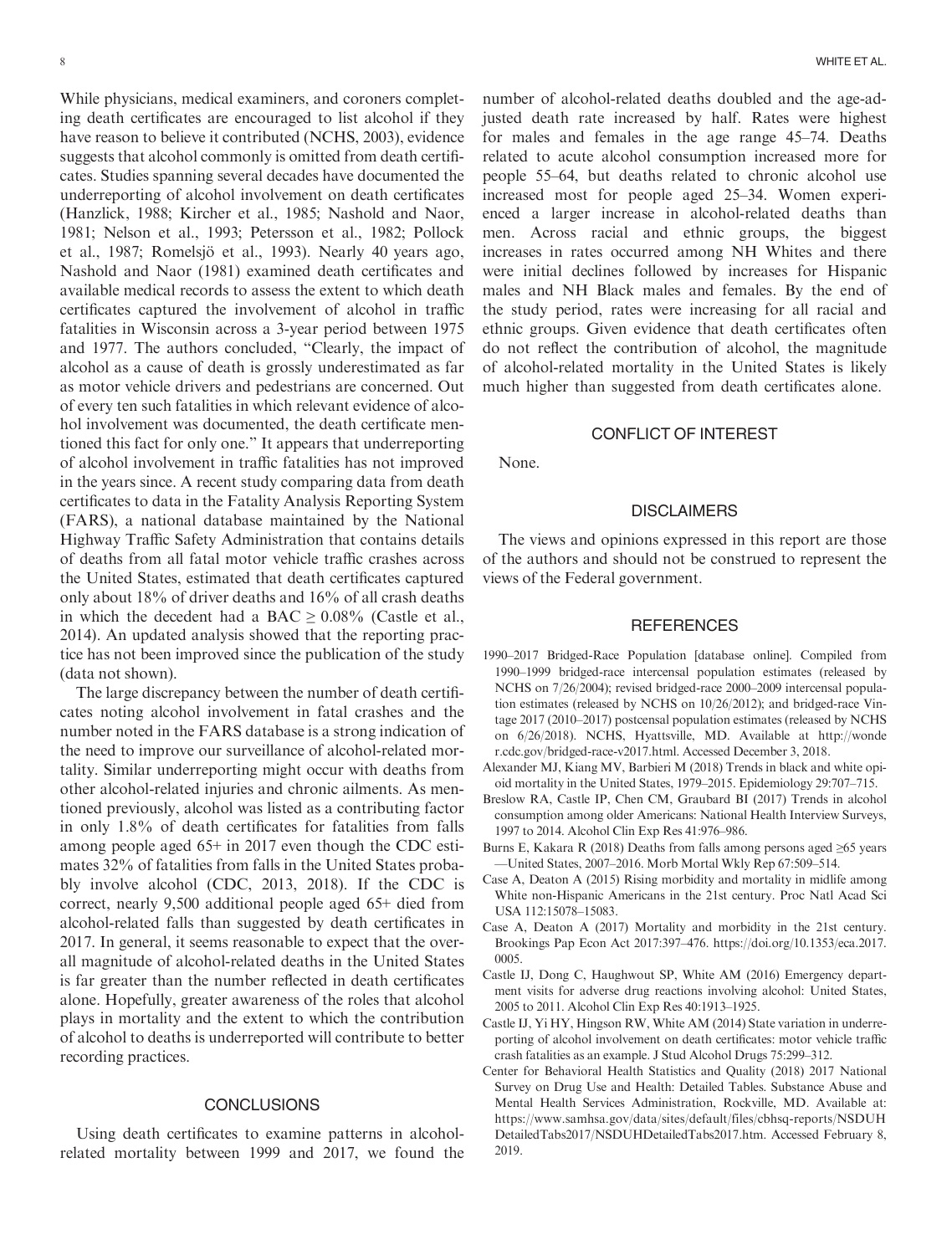- Centers for Disease Control and Prevention (2013) Alcohol Related Disease Impact (ARDI) application, 2013. Available at: [https://nccd.cdc.gov/](https://nccd.cdc.gov/DPH_ARDI/Default/Default.aspx) [DPH\\_ARDI/Default/Default.aspx.](https://nccd.cdc.gov/DPH_ARDI/Default/Default.aspx) Accessed May 9, 2019.
- Centers for Disease Control and Prevention (2018) National Center for Health Statistics. Multiple Cause of Death 1999–2017 on CDC WONDER Online Database, released December, 2018. Data are from the Multiple Cause of Death Files, 1999–2017, as compiled from data provided by the 57 vital statistics jurisdictions through the Vital Statistics Cooperative Program. Accessed at<http://wonder.cdc.gov/mcd-icd10.html> on Oct 8, 2019 6:16:44 PM.
- Chen CM, Yoon YH (2017) Usual alcohol consumption and risks for nonfatal fall injuries in the United States: Results from the 2004–2013 National Health Interview Survey. Subst Use Misuse 52:1120–1132.
- Chen CM, Yoon YH (2018) Trends in Alcohol-Related Morbidity Among Community Hospital Discharges, United States, 2000–2015. Surveillance Report #112. National Institute on Alcohol Abuse and Alcoholism, Bethesda, MD. Available at: [https://pubs.niaaa.nih.gov/publi](https://pubs.niaaa.nih.gov/publications/surveillance112/HDS15.htm) [cations/surveillance112/HDS15.htm](https://pubs.niaaa.nih.gov/publications/surveillance112/HDS15.htm).
- de Jong MR, Van der Elst M, Hartholt KA (2013) Drug-related falls in older patients: implicated drugs, consequences, and possible prevention strategies. Ther Adv Drug Saf 4:147–154.
- Elo IT, Hendi AS, Ho JY, Vierboom YC, Preston SH (2019) Trends in non-hispanic white mortality in the United States by metropolitan-nonmetropolitan status and region, 1990–2016. Popul Dev Rev 45:549– 583.
- Ertl A, Sheats KJ, Petrosky E, Betz CJ, Yuan K, Fowler KA (2019) Surveillance for violent deaths—National Violent Death Reporting System, 32 States, 2016. MMWR Surveill Summ 68:1–36.
- Gaydosh L, Hummer RA, Hargrove TW, Halpern CT, Hussey JM, Whitsel EA, Dole N, Harris KM (2019) The depths of despair among US adults entering midlife. Am J Public Health 109:774–780.
- GBD 2017 Risk Factor Collaborators (2018) Global, regional, and national comparative risk assessment of 84 behavioural, environmental and occupational, and metabolic risks or clusters of risks for 195 countries and territories, 1990–2017: a systematic analysis for the Global Burden of Disease Study 2017. Lancet 392:1923–1994.
- Gochfeld M (2017) Sex differences in human and animal toxicology. Toxicol Pathol 45:172–189.
- Grucza RA, Sher KJ, Kerr WC, Krauss MJ, Lui CK, McDowell YE, Hartz S, Virdi G, Bierut LJ (2018) Trends in adult alcohol use and binge drinking in the early 21st-century United States: a meta-analysis of 6 national survey series. Alcohol Clin Exp Res 42:1939–1950.
- Guy J, Peters MG (2013) Liver disease in women: the influence of gender on epidemiology, natural history, and patient outcomes. Gastroenterol Hepatol 9:633–639.
- Hanzlick R (1988) Death certificates, natural death, and alcohol. The problem of underreporting. Am J Forensic Med Pathol 9:149–150.
- Hingson R, Howland J (1987) Alcohol as a risk factor for injury or death resulting from accidental falls: a review of the literature. J Stud Alcohol. 48:212–9.
- Holton AE, Gallagher P, Fahey T, Cousins G (2017) Concurrent use of alcohol interactive medications and alcohol in older adults: a systematic review of prevalence and associated adverse outcomes. BMC Geriatr 17:148. <https://doi.org/10.1186/s12877-017-0532-2>
- Johnston LD, Miech RA, O'Malley PM, Bachman JG, Schulenberg JE, Patrick ME (2019) Demographic subgroup trends among adolescents in the use of various licit and illicit drugs, 1975–2018 (Monitoring the Future Occasional Paper No. 92), p 796. Institute for Social Research University of Michigan, Ann Arbor, MI.
- Kircher T, Nelson J, Burdo H (1985) The autopsy as a measure of accuracy of the death certificate. N Engl J Med 313:1263–1269.
- Krumpe PD, Cumiskey JM, Lillington G (1984) Alcohol and the respiratory tract. Med Clinics North America 68:201–2019.
- Ma J, Ward EM, Siegel RL, Jemal A (2015) Temporal trends in mortality in the United States, 1969–2013. JAMA 314:1731–1739.
- Martinez P, Kerr WC, Subbaraman M, Roberts SCM (2019) New estimates of the mean ethanol content of beer, wine, and spirits sold in the United

States show a greater increase in per capita alcohol consumption than previous estimates. Alcohol Clin Exp Res 43:509–521.

- (2018) Mortality Multiple Cause Files [database online]. National Center for Health Statistics, Hyattsville, MD. Updated: November 30, 2018. Available at: [https://www.cdc.gov/nchs/data\\_access/vitalstatsonline.htm#Mor](https://www.cdc.gov/nchs/data_access/vitalstatsonline.htm#Mortality_Multiple) tality Multiple. Accessed November 30, 2018.
- Nashold RD, Naor EM (1981) Alcohol-related deaths in Wisconsin: the impact of alcohol on mortality. Am J Public Health 71:1237–1241.
- National Center for Health Statistics (2003) Medical Examiners' and Coroners' Handbook on Death Registration and Fetal Death Reporting. Department of Health and Human Services, Hyattsville, MD. Available at: [http://www.cdc.gov/nchs/data/misc/hb\\_me.pdf](http://www.cdc.gov/nchs/data/misc/hb_me.pdf). Accessed May 28, 2019.
- National Center for Health Statistics (2004a) Instructions for completing the cause-of-death section of the death certificate. Available at: [http://](http://www.cdc.gov/nchs/data/dvs/blue_form.pdf) [www.cdc.gov/nchs/data/dvs/blue\\_form.pdf](http://www.cdc.gov/nchs/data/dvs/blue_form.pdf). Accessed November 2, 2018.
- National Center for Health Statistics (2004b) Instructions for completing the cause-of-death section of the death certificate for injury and poisoning. Available at: [http://www.cdc.gov/nchs/data/dvs/red\\_form.pdf](http://www.cdc.gov/nchs/data/dvs/red_form.pdf). Accessed November 2, 2018.
- National Center for Health Statistics (2018a) Health, United States, 2017: With Special Feature on Mortality. Department of Health and Human Services, Hyattsville, MD. Available at: [https://www.cdc.gov/nchs/data/](https://www.cdc.gov/nchs/data/hus/hus17.pdf) [hus/hus17.pdf.](https://www.cdc.gov/nchs/data/hus/hus17.pdf) Accessed May 22, 2019.
- National Center for Health Statistics (2018b) Table A-17. Number of Office Visits to Doctor or Other Health Care Professional in Past 12 Months Among Adults Aged 18 and Over, by Selected Characteristics: United States, 2017. U.S. Department of Health and Human Services, Hyattsville, MD. Available at: [https://ftp.cdc.gov/pub/Health\\_Statistics/NCHS/](https://ftp.cdc.gov/pub/Health_Statistics/NCHS/NHIS/SHS/2017_SHS_Table_A-17.pdf) [NHIS/SHS/2017\\_SHS\\_Table\\_A-17.pdf.](https://ftp.cdc.gov/pub/Health_Statistics/NCHS/NHIS/SHS/2017_SHS_Table_A-17.pdf) Accessed July 8, 2019.
- Nelson DE, Sacks JJ, Parrish RG, Sosin DM, McFeeley P, Smith SM (1993) Sensitivity of multiple-cause mortality data for surveillance of deaths associated with head or neck injuries. MMWR CDC Surveill Summ 42:29–35.
- Nolen-Hoeksema S (2004) Gender differences in risk factors and consequences for alcohol use and problems. Clin Psychol Rev 24:981–1010.
- O'Donnell JK, Halpin J, Mattson CL, Goldberger BA, Gladden RM (2017) Deaths involving fentanyl, fentanyl analogs, and U-47700—10 states, July-December 2016. MMWR Morb Mortal Wkly Rep 66:1197–1202.
- Petersson B, Krantz P, Kristensson H, Trell E, Sternby NH (1982) Alcoholrelated death: a major contributor to mortality in urban middleaged men. Lancet 2:1088–1090.
- Pollock DA, Boyle CA, DeStefano F, Moyer LA, Kirk ML (1987) Underreporting of alcohol-related mortality on death certificates of young US Army veterans. J Am Med Assoc 258:345–348.
- Ren J, Ding X, Greer JJ (2012) Respiratory depression in rats induced by alcohol and barbiturate and rescue by ampakine CX717. J Applied Physiol 113:1004–1011.
- Romelsjö A, Karlsson G, Henningsohn L, Jakobsson SW (1993) The prevalence of alcohol-related mortality in both sexes: Variation between indicators, Stockholm, 1987. Am J Public Health 83:838–844.
- Shanahan L, Hill SN, Gaydosh LM, Steinhoff A, Costello EJ, Dodge KA, Harris KM, Copeland WE (2019) Does despair really kill? A roadmap for an evidence-based answer. Am J Public Health 109:854–858.
- Slater ME, Alpert HR (2019) Apparent per Capita Alcohol Consumption: National, State, and Regional Trends, 1977–2017. Surveillance Report #113. National Institute on Alcohol Abuse and Alcoholism, Bethesda, MD. Available at: [https://pubs.niaaa.nih.gov/publications/surveillance](https://pubs.niaaa.nih.gov/publications/surveillance113/CONS17.htm) [113/CONS17.htm.](https://pubs.niaaa.nih.gov/publications/surveillance113/CONS17.htm) Accessed July 3, 2019.
- U.S. Standard Population, Single Ages [database online]. National Cancer Institute, Bethesda, MD. Available at: [https://seer.cancer.gov/stdpopu](https://seer.cancer.gov/stdpopulations/stdpop.singleages.html) [lations/stdpop.singleages.html](https://seer.cancer.gov/stdpopulations/stdpop.singleages.html). Accessed September 5, 2018.
- Substance Abuse and Mental Health Services Administration, Public Online Data Analysis System (PDAS) (2019) National Survey on Drug Use and Health 2017 (NSDUH-2017-DS0001). Available at: [https://pdas.samhsa.](https://pdas.samhsa.gov/#/survey/NSDUH-2017-DS0001/) [gov/#/survey/NSDUH-2017-DS0001/.](https://pdas.samhsa.gov/#/survey/NSDUH-2017-DS0001/)
- Szabo G (2018) Women and alcoholic liver disease—warning of a silent danger. Nat Rev Gastroenterol Hepatol 15:253–254.